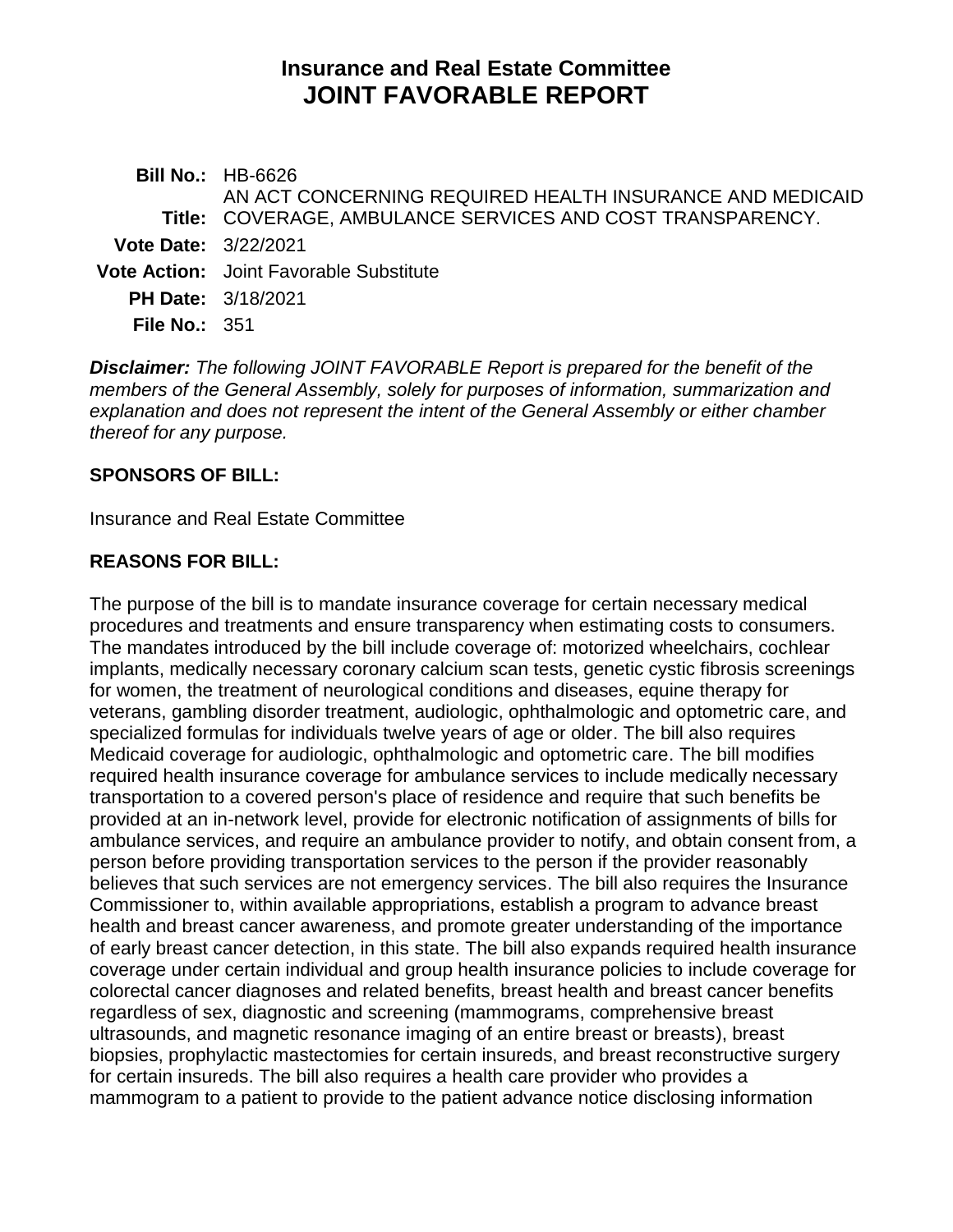regarding certain tests or examinations proposed to further investigate the results of the mammogram, and an opportunity to determine whether the cost of such proposed tests or examinations are covered under the terms of the patient's health coverage, and authorize the Commissioner of Public Health, in consultation with the Insurance Commissioner, to adopt regulations.

# **SUBSTITUTE LANGUAGE:**

Language was changed to remove subdivision 10 from the list of subdivisions which describe the group health insurance policy types affected by the bill.

# **RESPONSE FROM ADMINISTRATION/AGENCY:**

**Department of Social Services:** The Department of Social Services testified that Section 17 of the bill is unnecessary because DSS already covers audiologic, ophthalmologic, and optometric services under Medicaid.

### **NATURE AND SOURCES OF SUPPORT:**

**Alexander Graham Bell Association for the Deaf and Hard of Hearing, Connecticut Chapter:** AG Bell testified that cochlear implants are necessary to allow deaf and hard of hearing children to develop and flourish alongside their hearing peers. They state that cochlear implants should not be denied due to inequitable health coverage.

**Gregory B. Allard, President, Association of CT Ambulance Providers:** Mr. Allard testified that he is in support of Sections 22 and 23, but suggests a language change to clarify the term "in-network cost sharing." He also requested that Section 27 be removed because it places an additional burden on EMS providers to label transports as emergency or non-emergency and calculate approximate costs.

**Myles Kessler, Director of Audiology and Implant Services, Ear Nose and Throat:** Mr.

Kessler testified that the correlation between untreated hearing loss and cognitive decline is well documented. He states that cochlear implants are necessary and should be covered by all insurance providers.

**Mark Bianchi, Member, American Cochlear Implant Alliance:** Mr. Bianchi testified that the correlation between untreated hearing loss and cognitive decline is well documented. He states that cochlear implants are necessary and should be covered by all insurance providers.

**Andrew and Karen Brecher, Connecticut Residents:** Mr. and Mrs. Brecher testified that young women are often unable to afford necessary treatments for breast cancer and that HB 6626 will help to alleviate this problem.

**Francesca Bruno, Connecticut Resident:** Ms. Bruno testified that cochlear implants are necessary and HB 6626 will help people afford the necessary procedure.

**Frank Bruno, Connecticut Resident:** Mr. Bruno testified that cochlear implants are necessary and HB 6626 will help people afford the necessary procedure.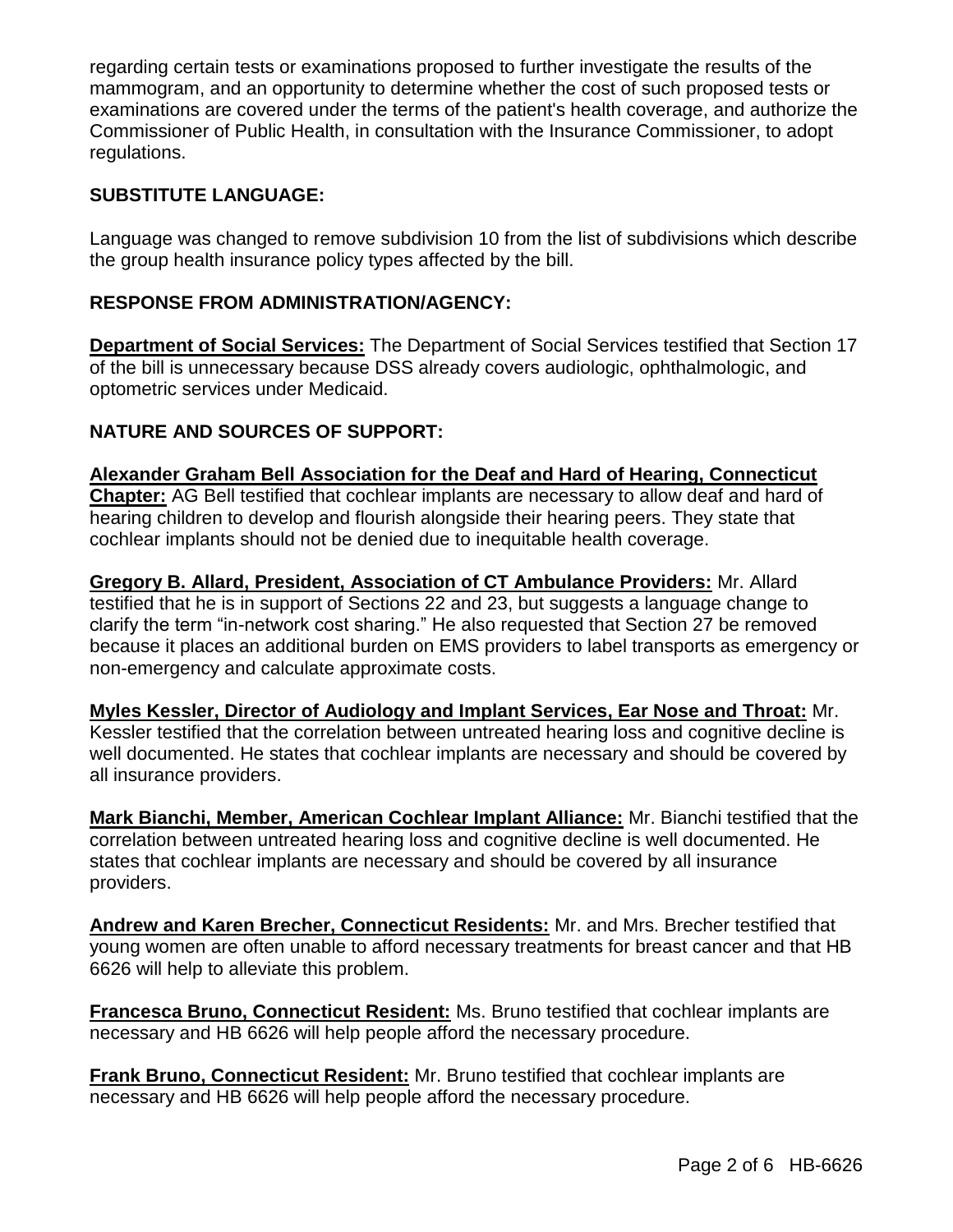**Audrey B. Carlson, Connecticut Resident:** Ms. Carlson testified in support of HB 6626 for cost-effective savings and essential testing for early detection of breast cancer.

**Sandy Cassanelli, Connecticut Resident:** Ms. Cassanelli testified that she was diagnosed with Stage III breast cancer two years after her first mammogram because the radiologist, who informed her she had dense breast tissue, failed to suggest she get an ultrasound.

**Connecticut Children's Medical Center:** CCMC testified in support of the provisions extending insurance coverage for motorized wheelchairs and unilateral cochlear implant surgery. They oppose the inclusion of used motorized wheelchairs in the bill because there is liability associated with the use of used wheelchairs. They also testified that studies demonstrate the benefit of cochlear implants for patients with single-sided deafness.

**Connecticut Hands and Voices:** CHV testified that insurance coverage for cochlear implants is critical for children and adults, and HB 6626 will provide necessary coverage.

**Julia Davis, Clinical Audiologist, Yale Hearing and Balance Center:** Dr. Davis testified that cochlear implants are necessary and HB 6626 will help people afford the necessary procedure.

**Marc Eisen, Connecticut Doctor:** Dr. Eisen testified that insurance coverage should be extended for cochlear implants. He also suggested that the coverage include necessary aftercare.

**Julie Gershon, Breast Radiologist:** Ms. Gershon testified that breast cancer screening saves lives. By increasing testing for women, breast cancer can be detected early which makes treatment easier and breast cancer more curable.

**Alice Gold, Connecticut Resident:** Ms. Gold testified in support of Section 24 and the expansion of diagnostic and screening procedures in Sections 25 and 26.

**Diana Goode, Executive Director, CT Council on Problem Gambling:** Ms. Goode testified that Section 13 of the bill requires that insurance providers cover treatment for gambling disorder, solving a large problem with treatment of people with gambling disorders.

**Megan Harriman, Connecticut Resident:** Ms. Harriman testified that her daughter, who needs a cochlear implant, does not meet the criteria required for their insurance policy to cover the implant. She stated that families should be able to choose what action is right for them, not the insurance companies.

**Douglas M. Hildrew, Medical Director, Yale Hearing and Balance Program:** Dr. Hildrew testified that cochlear implants are necessary and HB 6626 will help people afford the necessary procedure.

**Thomas Hinchey, VP of Governmental Affairs, Connecticut Academy of Audiology:** Dr. Hinchey testified that hearing loss is a serious issue which can be fixed with cochlear implants. By expanding insurance coverage for cochlear implants, Connecticut residents can be protected from various other issues which are caused by untreated hearing loss.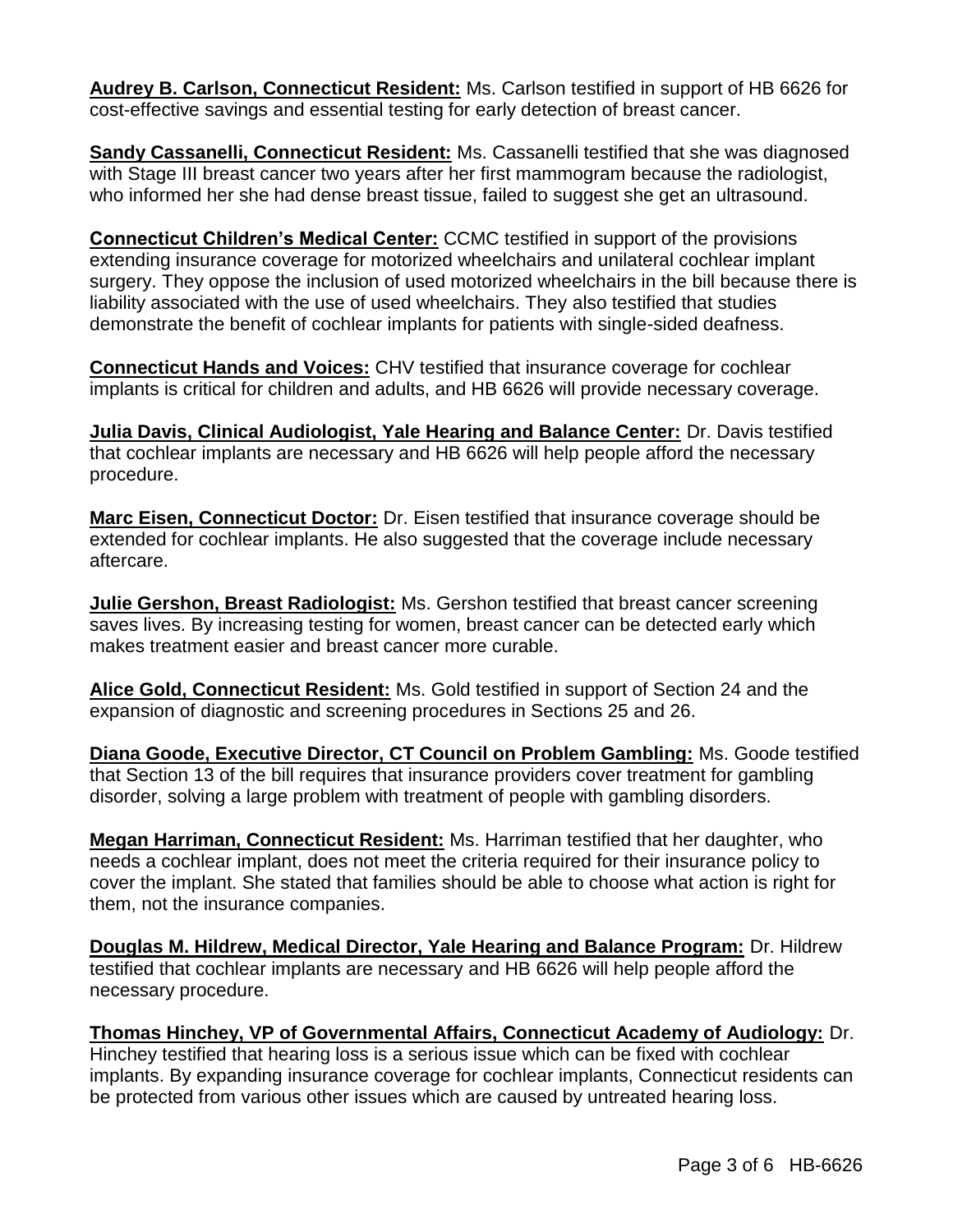**Jennifer Franson-Hopper, Clinical Audiologist, Yale Hearing and Balance Program:** Dr. Franson-Hopper testified that studies demonstrate the benefit of cochlear implants and that insurance mandates are needed to ensure these necessary procedures are covered.

**Kristin Hutchinson Spytek, President, National CMV Foundation:** Ms. Hutchinson Spytek testified that children should not be denied a medically approved surgery which could improve their quality of life.

**Jason P. Prevelige, Chair, Legislative Affairs Committee, Connecticut Academy of Physician Assistants:** Mr. Prevelige testified in support of HB 6626, but requested the inclusion of Physician Assistants in Sections 25 and 26 to avoid confusion about PA's ability to perform certain procedures.

**Nina Kashanian, Doctor of Audiology, ProHealth Physicians:** Dr. Kashanian testified that patients often cannot afford procedures which would improve their quality of life and HB 6626 will help to reduce financial burdens on these families.

**Jan Kritzman, Connecticut Resident:** Ms. Kritzman testified that Connecticut is number 2 nationally in breast cancer and the testing enabled by HB 6626 will improve early detection of breast cancer and save lives.

**Yan Ho Lee, Connecticut Doctor:** Dr. Lee testified that cochlear implants are necessary and HB 6626 will help people afford the necessary procedure.

**Joan Lunden, Connecticut Resident:** Ms. Lunden testified that HB 6626 will remove the financial pressures associated with diagnostic breast cancer testing and allow for early detection, saving lives.

**Cara Mallett, Connecticut Resident:** Ms. Mallett testified that women need to stay vigilant about breast cancer screening and HB 6626 will ensure that women do not go without the tests they need because of prohibitive costs.

**Cristina Marino, Connecticut Resident:** Ms. Marino testified that studies demonstrate the benefit of cochlear implants and that insurance mandates are needed to ensure these necessary procedures are covered.

**Senator Patricia Billie Miller:** Senator Miller testified that one of the most significant barriers for women receiving mammograms is a lack of insurance coverage.

**Polly Moran, Connecticut Resident:** Ms. Moran testified that lack of insurance coverage for diagnostic tests prevents many women from undergoing the tests they need for early detection of breast cancer, and this contributes to the racial disparity in healthcare.

**Erika L. Nair, Pediatric/Educational Audiologist, Soundbridge:** Dr. Nair testified that cochlear implant surgery should not be considered elective because untreated hearing loss delays critical development in children.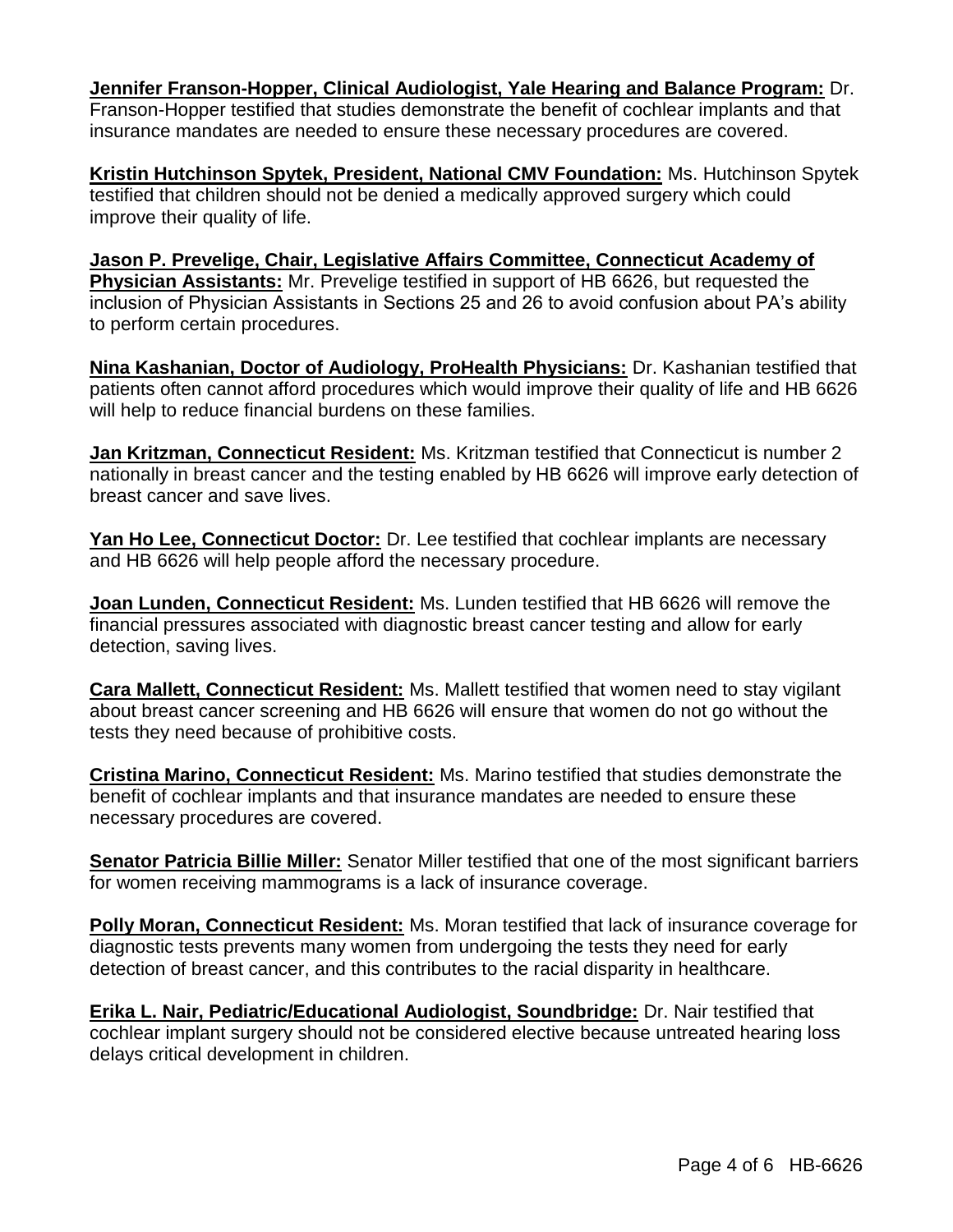**Megan A. Narron, Lead Audiologist, Yale Adult Cochlear Implant Program:** Dr. Narron testified that cochlear implants are necessary and HB 6626 will help people afford the necessary procedure.

**New England Center for Hearing Rehabilitation:** NECHR testified that once cochlear implants are deemed necessary for a patient, implementation must take place as soon as possible, but insurance delays these procedures unnecessarily.

**NYU Otolaryngology Associates:** NYU testified that patients with single-sided deafness need cochlear implants to improve many aspects of life and that HB 6626 will expand insurance coverage so patients can get the procedures they need.

**Kim O'Rourke, Connecticut Resident:** Ms. O'Rourke testified that studies demonstrate the benefit of cochlear implants and that insurance mandates are needed to ensure these necessary procedures are covered.

**Dale Osborn, Connecticut Resident:** Mr. Osborn testified that his daughter-in-law was charged with high deductibles after her breast cancer diagnosis. He and his husband were able to pay for her, but that is not the case with everyone.

**Senator Cathy Osten:** Senator Osten testified that motorized wheelchairs should be covered by insurance policies because without them, people who need them would basically be confined to their homes. She also testified that people diagnosed with PKU need to follow a specific diet which gets expensive, so insurance companies should provide coverage for necessary medical foods.

**Kelly Pietraroia, Connecticut Resident:** Ms. Pietraroia testified that her son needed cochlear implants and they have significantly improved his quality of life. She stated that families should not have to fight for this technology which improves their children's lives.

**Olivia Piper, Fourth-Year Audiology Extern, Yale Hearing and Balance Center:** Ms. Piper testified that cochlear implants are necessary and HB 6626 will help people afford the necessary procedure.

**Rachel Posner, Connecticut Resident:** Ms. Posner testified that while she was eligible for a cochlear implant, her children are not. The lack of coverage for cochlear implants further complicates the challenges associated with having children with special needs.

**Nancy Ryan, Connecticut Resident:** Ms. Ryan testified that cochlear implants drastically improved her hearing abilities. She stated that cochlear implants provide essential restorative treatment and should be covered by insurance.

**Nofrat Schwartz, Connecticut Doctor:** Dr. Schwartz testified that cochlear implants are necessary and HB 6626 will help people afford the necessary procedure.

**Donna L. Sorkin, Executive Director, American Cochlear Implant Alliance:** Ms. Sorkin testified that studies demonstrate the benefit of cochlear implants and that insurance mandates are needed to ensure these necessary procedures are covered.